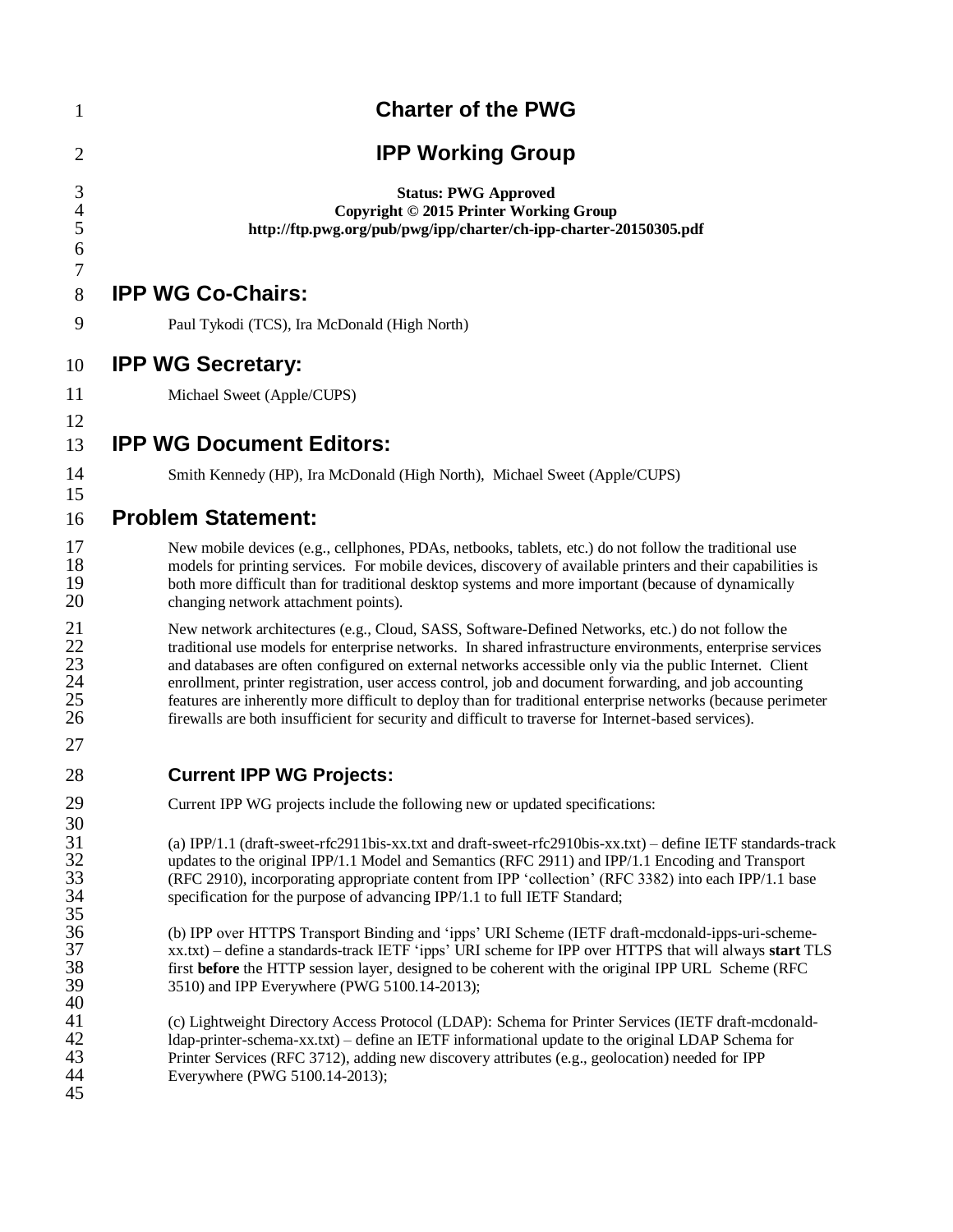46 (d) IPP 2.0, 2.1, and 2.2 (IPP2X) (wd-ipp20-yyyymmdd) – define an errata update to IPP 2.0 Second Edition (PWG5100.12-2012) to address known errata, add missing attributes or values, and avoid 47 Edition (PWG5100.12-2012) to address known errata, add missing attributes or values, and avoid<br>48 entrarcasing any conformance requirements for the purpose of advancing IPP/2.0 to full IEEE Stand increasing any conformance requirements for the purpose of advancing IPP/2.0 to full IEEE Standard;

50 (e) IPP Implementor's Guide v2.0 (IG) (wd-ippig20-yyyymmdd) – define update to IPP/1.1 Implementor's 51 Guide (RFC 3196) that specifies best practices for interoperability in implementations of IPP Client and 52 IPP Printer software and considers all of the IETF and PWG IPP extensions published since 2000; 52 IPP Printer software and considers all of the IETF and PWG IPP extensions published since 2000;

54 (f) IPP Everywhere Printer Self-Certification Manual v1.0 (SELFCERT) (wd-ippeveselfcert10-yyyymmdd) 55 – define IPP Everywhere Printer self-certification test procedures, the process required for registering the test results in order to use the PWG "IPP Everywhere " logo on a product, and a license agreement for the 56 test results in order to use the PWG "IPP Everywhere " logo on a product, and a license agreement for the use of this logo; use of this logo;

59 (g) IPP System Service v1.0 (SYSTEM) (wd-ippsystem10-yyyymmdd) – define an IPP System service that<br>60 extends IPP Job and Printer Administrative Operations (RFC 3998) and provides **read-write** access to the 60 extends IPP Job and Printer Administrative Operations (RFC 3998) and provides **read-write** access to the 61 status, configuration, description, counters, etc. defined in the PWG SM System object and PWG System 62 control Service, operations on Job Services, Resources, and Cloud registration, designed to be coherent 62 Control Service, operations on Job Services, Resources, and Cloud registration, designed to be coherent 63 with PWG SM System Control Service (PWG 5108.06-2012), PWG SM Resource Service (PWG 5108.03), and IPP Shared Infrastructure Extensions (INFRA); and IPP Shared Infrastructure Extensions (INFRA);

66 (h) IPP Shared Infrastructure Extensions (INFRA) (wd-ippinfra10-yyyymmdd) – define new IPP Client, 67 IPP Proxy, and/or IPP Printer operations and attributes designed to support IPP-based network printing in Cloud, Software Defined Network (SDN), and other shared infrastructure environments; 68 Cloud, Software Defined Network (SDN), and other shared infrastructure environments;

70 (i) IPP FaxOut Service v1.1 (FAXOUT) (wd-ippfaxout11-yyyymmdd) – define an errata update to IPP 71 FaxOut Service v1.0 (PWG 5100.14-2014) to address known errata, add missing attributes or values, avoid<br>72 find: energy any conformance requirements, and align with PWG IPP Scan Service (PWG5100.SCAN); increasing any conformance requirements, and align with PWG IPP Scan Service (PWG5100.SCAN);

74 (j) IPP Transform Service v1.0 (XFORM) (wd-ippxform10-yyyymmdd) – define an IPP Transform service 75 based on existing PWG SM Transform Service drafts and PWG F2F discussions, to extend the set of<br>76 services supported by IPP System Service and IPP Everywhere Multifunction; services supported by IPP System Service and IPP Everywhere Multifunction;

78 (k) IPP Printer State Extensions v1.1 (PSX) (wd-ippstate11-yyyymmdd) – define an errata update to IPP 79 Printer State Extensions v1.0 (PWG 5100.9-2009) to address known errata, add missing attributes or<br>80 salues, avoid increasing any conformance requirements, align with IPP Shared Infrastructure Extensi 80 values, avoid increasing any conformance requirements, align with IPP Shared Infrastructure Extensions<br>81 (PWG5100.INFRA), and submit IANA Printer TC registrations for new xxx-missing PrtAlertCodeTC 81 (PWG5100.INFRA), and submit IANA Printer TC registrations for new xxx-missing PrtAlertCodeTC<br>82 values:

84 (1) Printer MIB and IPP MFD Alerts v1.1 (MFDALERTS) (wd-pmpmfdalerts11-yyyymmdd) – define an<br>85 errata update to Printer MIB and IPP MFD Alerts v1.0 (PWG 5107.3-2012) to address known errata, add 85 errata update to Printer MIB and IPP MFD Alerts v1.0 (PWG 5107.3-2012) to address known errata, add 86 missing attributes or values, avoid increasing any conformance requirements, align with IPP Shared 187 and Shared Infrastructure Extensions (PWG5100.INFRA) and submit IANA Printer TC registration for 87 Infrastructure Extensions (PWG5100.INFRA) and submit IANA Printer TC registration for<br>88 PrtAlertCodeTC new comments on fax-modem-protocol-error and xxx-recoverable-storage-88 PrtAlertCodeTC new comments on fax-modem-protocol-error and xxx-recoverable-storage-error and new<br>89 values of xxx-missing (drop suffix from IPP keyword w/ corresponding suffix (-error, -report, -warning) 89 values of xxx-missing (drop suffix from IPP keyword w/ corresponding suffix (-error, -report, -warning)<br>90 and add appropriate suffix depending on the Printer state over the wire); and add appropriate suffix depending on the Printer state over the wire);

92 (m) IPP Everywhere Multifunction v1.0 (EVEMFD) (wd-ippevemfd10-yyyymmdd) – define an update to <br>93 **IPP Everywhere v1.0 for multifunction devices that incorporates IPP 2.0, 2.1, and 2.2 (IPP2X), IPP** 93 IPP Everywhere v1.0 for multifunction devices that incorporates IPP 2.0, 2.1, and 2.2 (IPP2X), IPP<br>94 Transaction-Based Printing Extensions, "ipps:" URI Scheme, LDAP Printer Schema, IPP JPS3, IPP 94 Transaction-Based Printing Extensions, "ipps:" URI Scheme, LDAP Printer Schema, IPP JPS3, IPP Finishings v2.0, IPP Shared Infrastructure Extensions, IPP FaxOut, IPP Scan, IPP Transform, and IPP 96 System Service.

## 98 **Potential IPP WG Projects:**

99 Potential IPP WG projects include the following new or updated specifications:

101 (a) TBD – define errata updates to IETF and PWG IPP protocol extensions as necessary, to address known 102 errata, add missing attributes or values, and avoid increasing any conformance requirements;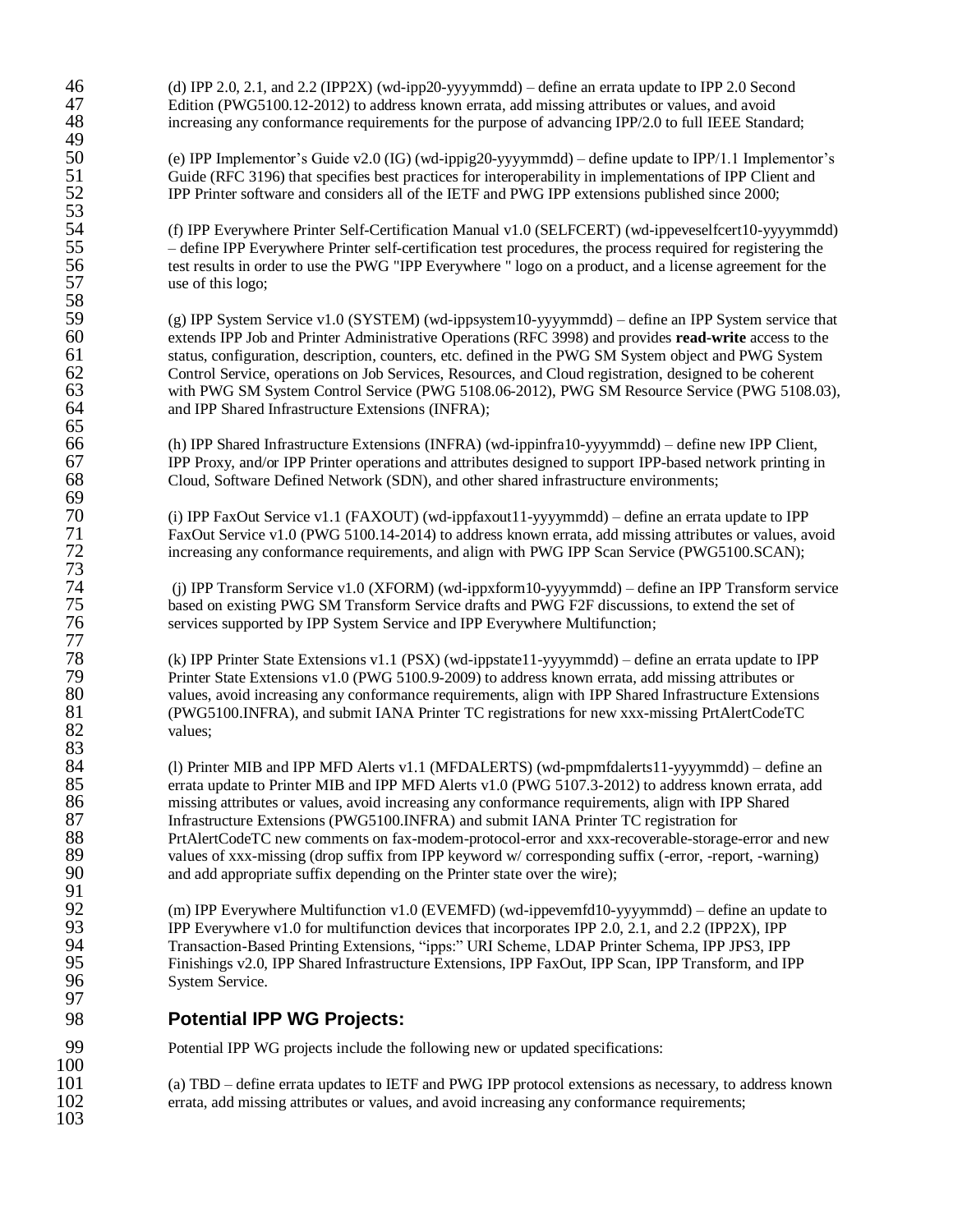| 104<br>105                                                                                     | (b) TBD – define errata updates to IETF and PWG SNMP MIBs as necessary, to address known errata, add<br>missing values, and avoid increasing any conformance requirements;                                                                                                                                                                                                                                                                                                                                                                                                                                                                                                                                                                                                                                                                                                                                                                                                                                                                                                                         |
|------------------------------------------------------------------------------------------------|----------------------------------------------------------------------------------------------------------------------------------------------------------------------------------------------------------------------------------------------------------------------------------------------------------------------------------------------------------------------------------------------------------------------------------------------------------------------------------------------------------------------------------------------------------------------------------------------------------------------------------------------------------------------------------------------------------------------------------------------------------------------------------------------------------------------------------------------------------------------------------------------------------------------------------------------------------------------------------------------------------------------------------------------------------------------------------------------------|
| 106<br>107<br>108<br>109<br>110<br>111<br>112<br>113<br>114<br>115<br>116<br>117<br>118<br>119 | (c) IPP Concise – define a whitepaper on a new IPP Transport and Encoding (alternative to RFC 2910)<br>optimized for smartphones, vehicles, embedded systems, and other Internet of Things devices that includes:<br>rationale, use cases with feasibility and constraints (e.g., limited CPU/RAM and intermittent<br>$\bullet$<br>connectivity), and design requirements;<br>transport (w/out HTTP) via Transport Layer Security 1.2 (TLS) (RFC 5246) and Datagram TLS<br>$\bullet$<br>1.2 (DTLS) (RFC 6347) or later versions (see https://datatracker.ietf.org/wg/tls/documents/);<br>encoding in Concise Binary Object Representation (CBOR) (RFC 7049);<br>$\bullet$<br>schema for operations, objects, and attributes in CBOR Data Definition Language (CDDL) (see<br>IETF I-D draft-greevenbosch-appsawg-cbor-cddl);<br>potential non-IP network layer protocols, e.g. DTLS over cellular Short Message Service (SMS,<br>$\bullet$<br>aka "text messages") (see IETF I-D draft-fossati-dtls-over-gsm-sms).<br>(d) IPP 3D Printing - define a whitepaper on a new IPP 3D Printing extension. |
| 120<br>121                                                                                     | Out-of-scope:                                                                                                                                                                                                                                                                                                                                                                                                                                                                                                                                                                                                                                                                                                                                                                                                                                                                                                                                                                                                                                                                                      |
| 122                                                                                            | The following projects and activities are out-of-scope for the IPP WG:                                                                                                                                                                                                                                                                                                                                                                                                                                                                                                                                                                                                                                                                                                                                                                                                                                                                                                                                                                                                                             |
| 123<br>124<br>125                                                                              | OOS-1 Definitions of new device discovery or service advertising protocols (except for updated<br>LDAP Printer Schema above), although new profiles or subsets of existing device discovery or service<br>advertising protocols are appropriate and encouraged.                                                                                                                                                                                                                                                                                                                                                                                                                                                                                                                                                                                                                                                                                                                                                                                                                                    |
| 126<br>127<br>128                                                                              | OOS-2 Definitions of new device management protocols (except for IPP System Service above),<br>$\bullet$<br>although new profiles or subsets of existing device management protocols are appropriate and<br>encouraged.                                                                                                                                                                                                                                                                                                                                                                                                                                                                                                                                                                                                                                                                                                                                                                                                                                                                            |
| 129<br>130<br>131                                                                              | OOS-3 Definitions of new IPP transport bindings (except for IPP over HTTPS and potential IPP<br>$\bullet$<br>Concise above), although the design of IPP projects MUST NOT preclude additional transport<br>bindings.                                                                                                                                                                                                                                                                                                                                                                                                                                                                                                                                                                                                                                                                                                                                                                                                                                                                               |
| 132<br>133                                                                                     | OOS-4 Definitions of new work on the following potential IPP projects is suspended until use cases,<br>$\bullet$<br>editors, and interested vendors have been identified: IPP FaxIn Service.                                                                                                                                                                                                                                                                                                                                                                                                                                                                                                                                                                                                                                                                                                                                                                                                                                                                                                       |
| 134<br>135<br>136                                                                              | OOS-5 Definitions of new work on the following potential IPP projects is abandoned: IPP Copy<br>٠<br>Service, IPP EmailIn Service, IPP EmailOut Service.                                                                                                                                                                                                                                                                                                                                                                                                                                                                                                                                                                                                                                                                                                                                                                                                                                                                                                                                           |
| 137<br>138                                                                                     | <b>Objectives:</b>                                                                                                                                                                                                                                                                                                                                                                                                                                                                                                                                                                                                                                                                                                                                                                                                                                                                                                                                                                                                                                                                                 |
| 139                                                                                            | The following objectives should guide all new IPP WG projects:                                                                                                                                                                                                                                                                                                                                                                                                                                                                                                                                                                                                                                                                                                                                                                                                                                                                                                                                                                                                                                     |
| 140<br>141                                                                                     | OBJ-1 Optimize all IPP extensions for small memory and resource footprints for IPP Clients and IPP<br>Printers.                                                                                                                                                                                                                                                                                                                                                                                                                                                                                                                                                                                                                                                                                                                                                                                                                                                                                                                                                                                    |
| 142<br>143                                                                                     | OBJ-2 Design all IPP extensions to allow for other future protocol bindings (e.g., Web Services,<br>CBOR).                                                                                                                                                                                                                                                                                                                                                                                                                                                                                                                                                                                                                                                                                                                                                                                                                                                                                                                                                                                         |
| 144<br>145                                                                                     | OBJ-3 Design all IPP extensions to allow the use of vendor-neutral generic print software by IPP<br>Clients.                                                                                                                                                                                                                                                                                                                                                                                                                                                                                                                                                                                                                                                                                                                                                                                                                                                                                                                                                                                       |
| 146<br>147                                                                                     | OBJ-4 Design all IPP extensions to allow ease of integration with shared infrastructure environments<br>and Internet-based services.                                                                                                                                                                                                                                                                                                                                                                                                                                                                                                                                                                                                                                                                                                                                                                                                                                                                                                                                                               |
| 148<br>149                                                                                     | OBJ-5 Define the set of new IPP specifications enumerated in the current projects list in Problem<br>٠<br>Statement clause above.                                                                                                                                                                                                                                                                                                                                                                                                                                                                                                                                                                                                                                                                                                                                                                                                                                                                                                                                                                  |
| 150<br>151<br>152                                                                              | OBJ-6 Define errata, updates, and extensions to existing IETF and PWG IPP specifications and<br>SNMP MIBs as necessary.                                                                                                                                                                                                                                                                                                                                                                                                                                                                                                                                                                                                                                                                                                                                                                                                                                                                                                                                                                            |